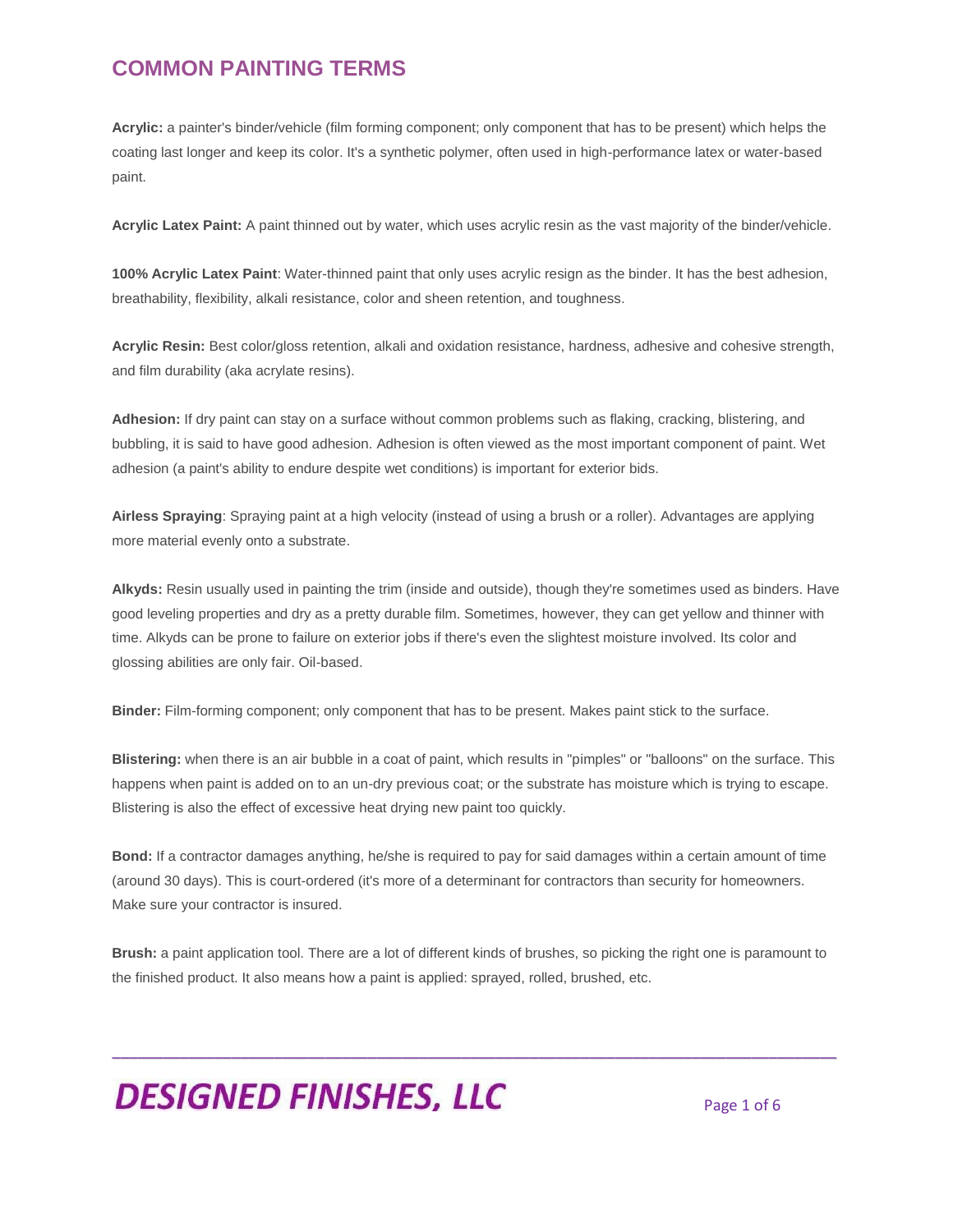**Caulk:** to fill/close seams of crevices or joints (of a window, shelf, door, etc.). It's semi or slow-drying. Can be done before or after painting.

**Chalking:** When a friable powder on the surface of a paint forms; it's caused by the deterioration of the binding medium because of weathering. Can be effected by choice and concentration of pigment or by choice of the binding medium.

**Color chip:** A paint color sample on a card.

**Color retention:** a particular paint's ability to resist fading and keep its color.

**Consistency:** A paint's resistance to flow. High-consistency paint flows slowly; low-consistency paint flows slowly.

**Cracking:** a crack in the paint in which you can see the surface below.

**Cutting-in:** A brushing technique used to create a sharp edge; usually used around ceilings and trim.

**Contract:** It is a written document that states what the painting contractor will do and how much the overall job will cost the customer. Our approach is to review the quotation with our customer and both parties will sign it to indicate acceptance. This is an actual legally binding document.

**Durability:** How well the paint withstands an environment. Exterior paint has to deal with weather and the sun; interior paint deals with direct sunlight, heat, and moisture.

**Efflorescence:** Soluble salts (most often white) on the surface of coatings, mortar, plaster, stone, or brick. -

**Elasticity:** A paint's ability to contract and expand without damage or appearance changes. Fluctuations usually happen because of temperature changes. Elasticity and durability go hand-in-hand. Acrylic binders have great elasticity.

**Enamel:** Latex or oil-based; high-gloss, hard paint.

**Extender:** Less-expensive ingredient than titanium dioxide; will extend a pigment's abilities. Cannot be used without pigment. ie.: Calcium carbonate, silicia, clays.

**Fading:** Loss of a paint's color (gets lighter); usually due to light exposure or heat.

**Faux finish:** Specialty finish (i.e., marbleizing, sponge painting, color washing; aka "textured" walls); much more expensive finish. It's advisable to see samples of rooms completed by the contractor before signing a contract.

\_\_\_\_\_\_\_\_\_\_\_\_\_\_\_\_\_\_\_\_\_\_\_\_\_\_\_\_\_\_\_\_\_\_\_\_\_\_\_\_\_\_\_\_\_\_\_\_\_\_\_\_\_\_\_\_\_\_\_\_\_\_\_\_\_\_\_\_\_\_\_\_\_\_\_\_\_\_\_\_\_\_\_\_\_

**DESIGNED FINISHES, LLC** 

Page 2 of 6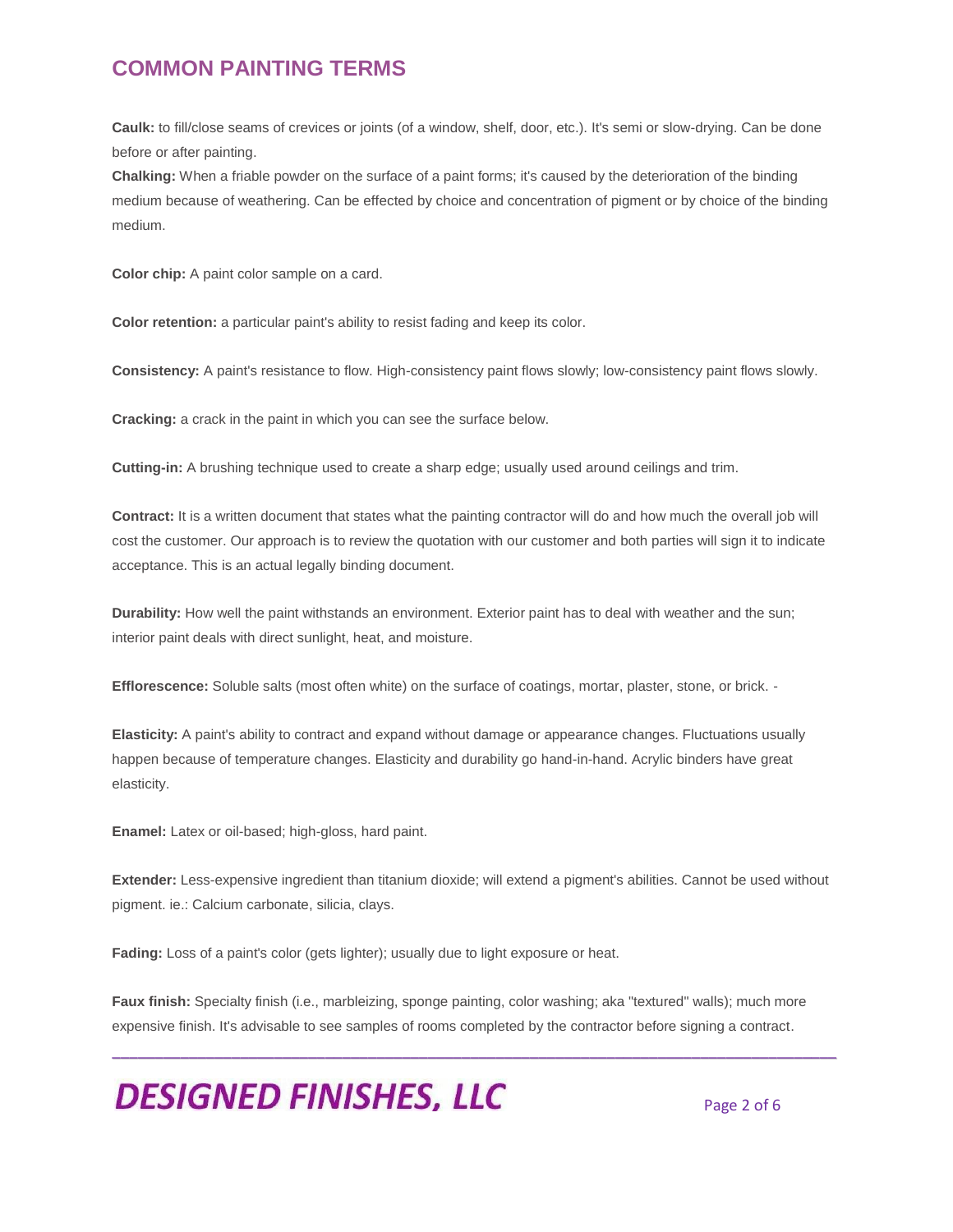Film formation: A paint's ability to have a perpetual dry film. It repels water.

**Finish coat or topcoat:** Final coat of paint.

**Flaking/scaling:** Little pieces of paint that fall off the surface.

**Flat:** Non-glossy paint finish; not as durable as a gloss or semi-gloss finish. Non-reflective. Used to hide surface imperfections. Usually used on walls & ceilings and other areas that aren't subjected to a lot of wear and tear, like areas where children play.

**Fungicide:** Helps prevent mildew/mold.

**Gloss:** A paint's shine / light reflected off of a finished surface. The higher the gloss, the more durable the finish. Semi-gloss or high-gloss paints are often times used in rooms where the walls can be washed like kitchens, bathrooms, or kids' rooms. Harder, stain-resistant, easier to clean, but can make imperfections more noticeable. Used in high-traffic areas and on trim.

**Hiding power/opacity:** How well a paint can block out the surface beneath it.

**Holidays:** Aka: skips, voids, vacations, misses. Small spots left uncoated on a paint's surface.

**Insurance:** Contractors have insurance which covers injury and property damage that happen during a contractor's work.

**Lacquer:** Quick drying, clear or tinted coating which is reduced with Lacquer Thinner.

**Lacquer thinner:** Solvent that thins or cleans up lacquer.

**Latex paint:** Most common type of paint; water-based. Can be glossy, flat, or semi-gloss. Generally inexpensive. Easier paint to use. Can be cleaned with soap and water, dries fast, doesn't smell as bad, non-flammable, flexible, allows moisture to evaporate (which reduces blistering, peeling, and cracking), and they're easy to touch-up.

**Leveling:** A coating's ability to create a smooth, unwrinkled coating without brush marks.

**Masking:** Covering (temporarily) a surface next to another surface that's being painted. i.e., using masking tape when painting the trim/jamb.

\_\_\_\_\_\_\_\_\_\_\_\_\_\_\_\_\_\_\_\_\_\_\_\_\_\_\_\_\_\_\_\_\_\_\_\_\_\_\_\_\_\_\_\_\_\_\_\_\_\_\_\_\_\_\_\_\_\_\_\_\_\_\_\_\_\_\_\_\_\_\_\_\_\_\_\_\_\_\_\_\_\_\_\_\_

## **DESIGNED FINISHES, LLC** Page 3 of 6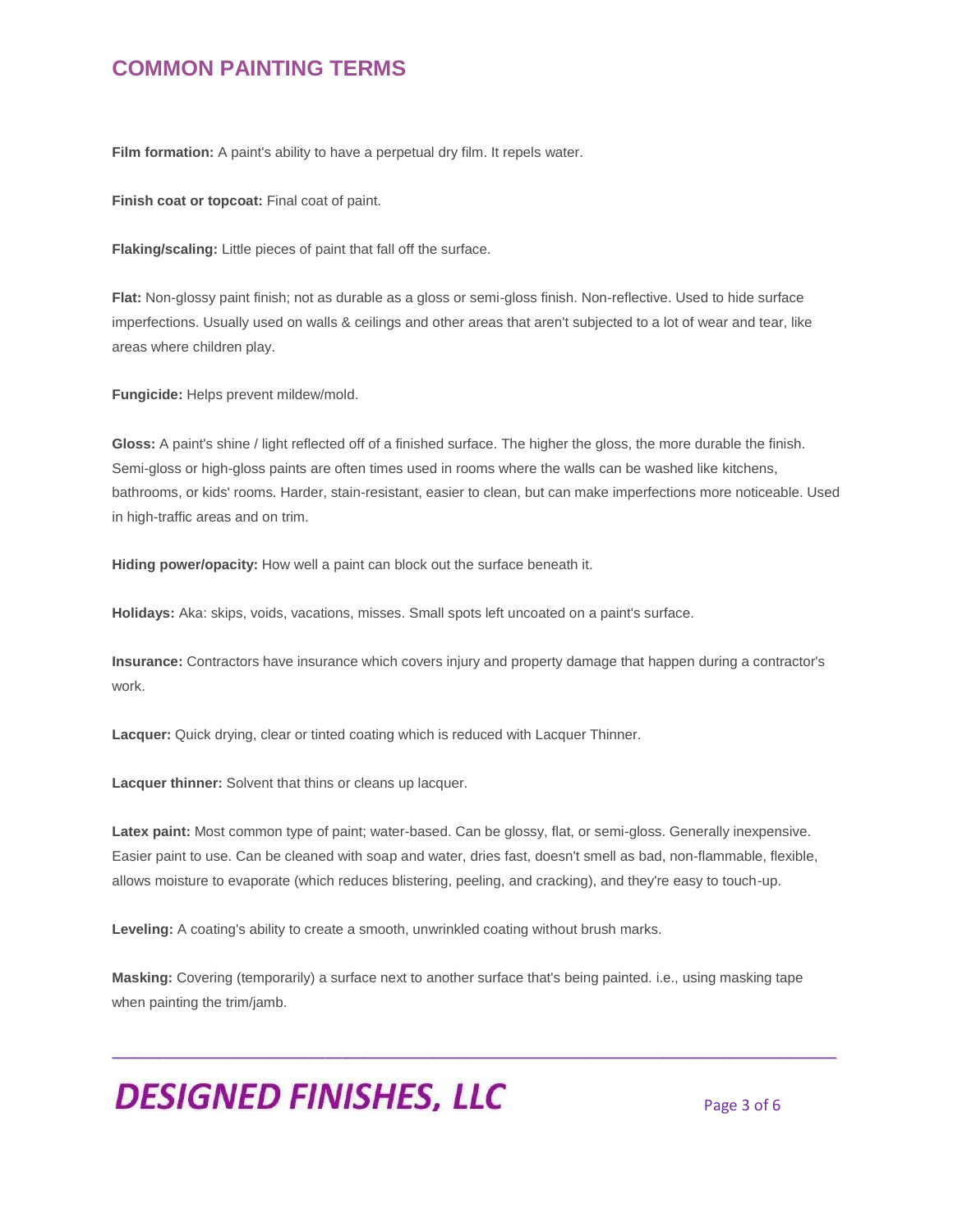**Masking paper:** Cheap paper used to mask a surface next to the area being painted.

**Masking tape:** Tape used temporarily to cover small spots next to a surface being painted. Also holds masking paper in place.

**Mildew resistance:** Ability of paint or finish to resist mold and mildew.

**Mildewcide:** Chemical agent in paint that slows mildew; mildew is a common problem in humid climates. **Oil-based paint:** Paint which are reduced by paint thinner(mineral spirits) or turpentine.

**Opaque coating:** Layer of paint that hides the surface color below it; does not necessarily cover the surface texture.

**Paint remover:** Product that softens paint and finishes, which allows previous product to be scraped off so that new product can go on in its place.

**Peeling:** When paint comes off in large pieces. Usually caused by moisture or grease beneath surface. -

**Pigment:** Provides color, opacity, durability, hardness, and corrosion resistance.

**Polymer:** Binder produced from petrochemical feedstocks.

**Primer:** First coat of paint. Can be a different color than first coat. Can be used to cover a difficult-to-cover color previously applied to the surface.

**Prep work:** Work done before the actual painting process. This involves things like: sanding, filling cracks and holes, caulking, etc.

**Quotation:** It is the document that states the scope of work, product(s) to be used, schedule to completion, dependencies and payment plan.

**Recoat time:** Time between applying coats of paint. - Resin: Less transparent and fusible products, natural or synthetic. Can vary in color.

\_\_\_\_\_\_\_\_\_\_\_\_\_\_\_\_\_\_\_\_\_\_\_\_\_\_\_\_\_\_\_\_\_\_\_\_\_\_\_\_\_\_\_\_\_\_\_\_\_\_\_\_\_\_\_\_\_\_\_\_\_\_\_\_\_\_\_\_\_\_\_\_\_\_\_\_\_\_\_\_\_\_\_\_\_

**Roll:** A technique that rolls paint on using a roller instead of a brush or sprayer.

**Sanding:** The process of using sandpaper to make a surface smooth

**DESIGNED FINISHES, LLC** Page 4 of 6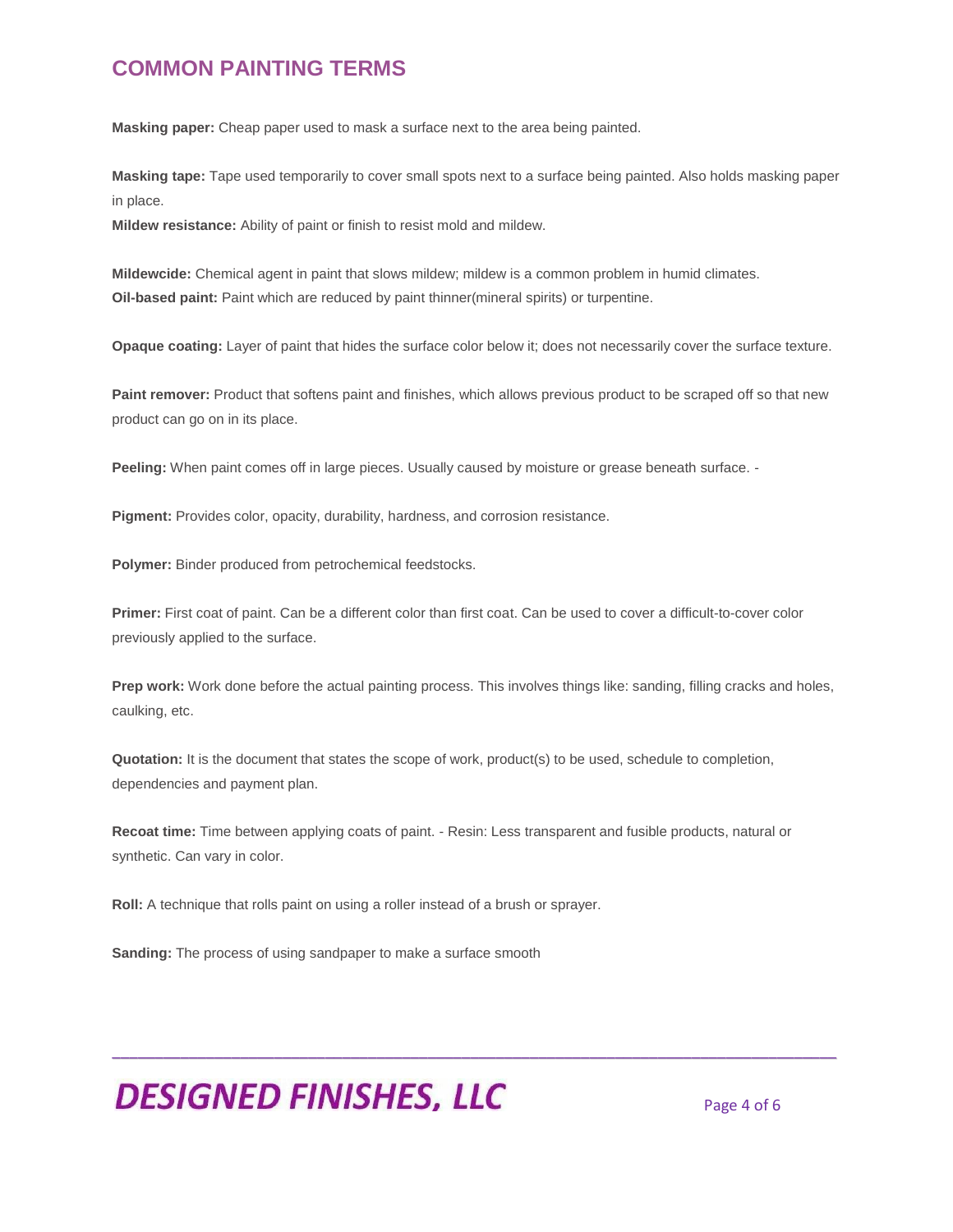**Satin finish:** A latex's paint's semi-gloss finish. AKA eggshell finish – it's called this because the sheen it provides is like that of an eggshell. Provides harder, more durable, stain-resistant surface than flat finishes. Good for: kids' rooms, hallways, stairways, family rooms.

**Sealer:** Seals the surface.

**Semi-gloss:** Very durable, easy to clean, more stain-resistant than satin. Used on heavy wear surfaces that get cleaned regularly, like kitchens or bathrooms; also on wood trim and cabinets.

**Sheen:** Amount of light reflected by the surface of finished paint. 4 types of sheen: flat, satin, semi-gloss and gloss.

**Silicate:** A substance used with titanium dioxide as the extender pigment. **Solvent:** "Volatile" part of oil-based paints – very toxic. Before you can go back to living in your house, you must make sure they're completely dry and that your house has been aired out. Don't let your pets stay in the house either.

**Spackle:** Filing a crack or hole with a compound designed for that purpose before painting.

**Spattering:** Drops of paint that will spin or mist off the roller while paint is being applied.

**Spray:** Using special equipment tool to paint a room; instead of using brushing or rollers, you're spraying paint onto a surface. A very quick way to paint.

\_\_\_\_\_\_\_\_\_\_\_\_\_\_\_\_\_\_\_\_\_\_\_\_\_\_\_\_\_\_\_\_\_\_\_\_\_\_\_\_\_\_\_\_\_\_\_\_\_\_\_\_\_\_\_\_\_\_\_\_\_\_\_\_\_\_\_\_\_\_\_\_\_\_\_\_\_\_\_\_\_\_\_\_\_

**Stains:** Used for wood-coloring; usually the second step in a three or four step process to finish wood trim and cabinets.

**Texture:** Degree of roughness on a painted or finished surface.

**Thinner:** Thinner + binder = paint's vehicle. Examples: turpentine or spirits.

**Touch-up:** Final stage of painting in which "holidays" are taken care of, i.e., touched-up.

**Undercoat:** Coat of paint between the primer and topcoat or applied directly onto old paint.

**Varnish:** Transparent or translucent finish (usually tinted).

**Vehicle:** Liquid portion of paint, in which pigment is dispersed. See thinner.

**Vinyl:** highly reactive compound. Not wise to paint over, i.e., painting vinyl windows.

**DESIGNED FINISHES, LLC**